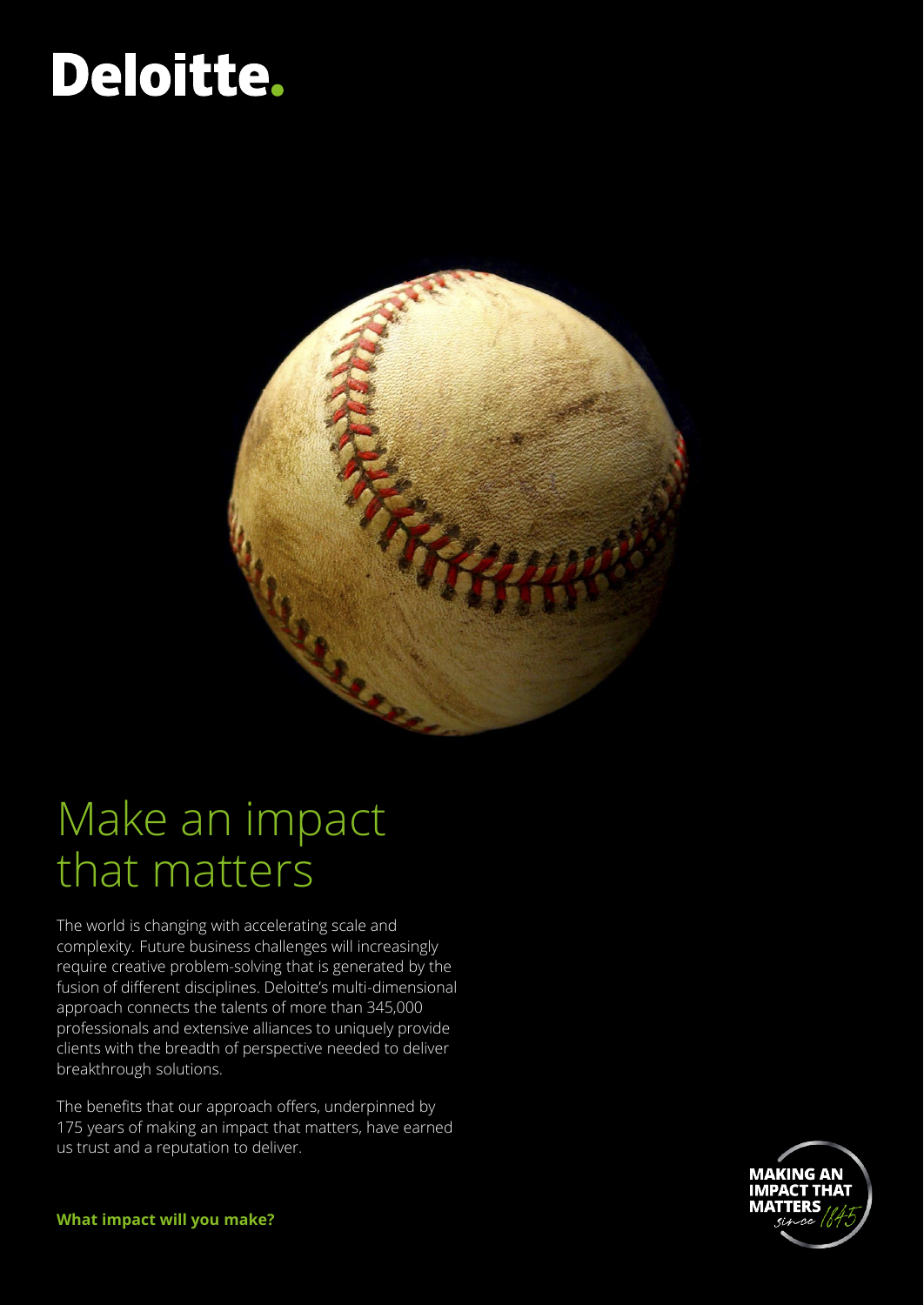

Deloitte European Regional Delivery Centre / ERDC provides IT technology services to member firm clients across Europe, the Middle East and Africa. We are part of a strongly integrated global network of Deloitte Delivery Centers. Our methods, breadth and depth in capabilities, and experienced teams uniquely position us to deliver solutions that traditionally would not have been candidates for nearshoring.

It represents a strategic organization for Deloitte and end-clients offering employees a tremendous career opportunity.

## **Value proposition**

The promise to our employees is laid on solid pillars of business growth, distinct culture and solid opportunity to develop at personal level.

- Grow together, see the bigger picture.
- Embrace the challenge, take the driver seat.
- Aim higher, pursue your next step.

- Have a voice, shape your future.
- Team-up & collaborate, commit to each other's success.
- Fair evaluation.

### **Culture Culture Culture Opportunity**

- Solve big challenges, make an impact for businesses, society and governments.
- Master new skills, learn with new technologies, understand business processes and explore different roles.
- Diversify your international work experience, take part in the European/Global arena, travel and meet different

We are looking forward to hearing from you!<br> **We are looking forward to hearing from you!**<br> **Cultures and styles.**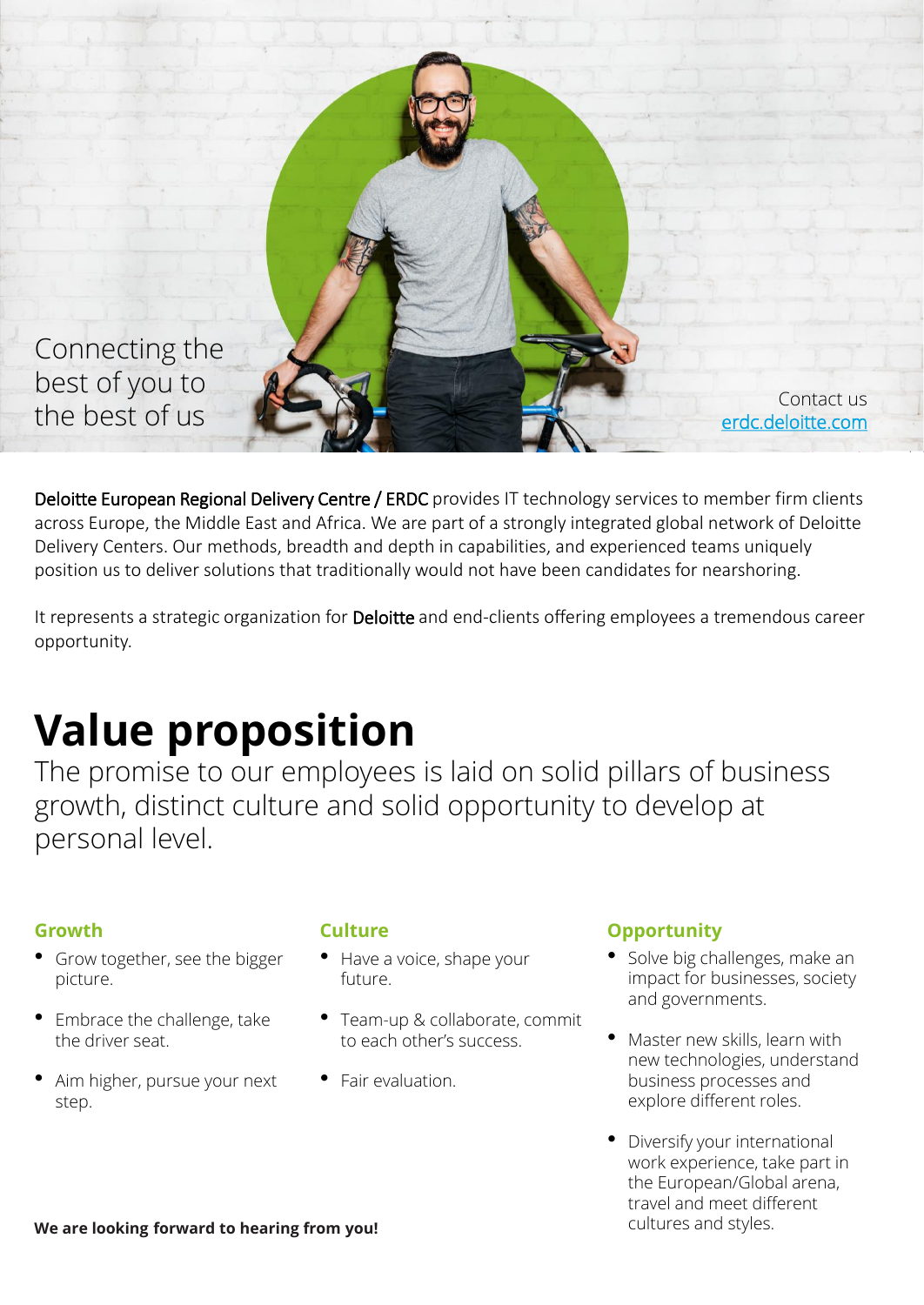### **Benefits**

People first. That is true at Deloitte. It means opportunities, challenging and rewarding assignments, international experience, learning and development, and the flexibility to find your own career path, together with a competitive compensation and benefits package.



Learn new skills with the latest technologies



Develop yourself by learning from our technical experts



Education and certification on key solutions & skills



Learning platforms



Coaching and mentorship



Foreign languages support – EN, DE



Vibrant hobby communities 1/



Wellbeing and social responsibility activities

### **Opportunities**



Full-time, paid internship, during summer



Bootcamps for the ones with experience who want a career shift



Open positions for the experienced ones in our domain activity

### Curios to learn more?

Simply connect with as at: **[erdcrecruitment@deloittece.com](mailto:erdcrecruitment@deloittece.com)**